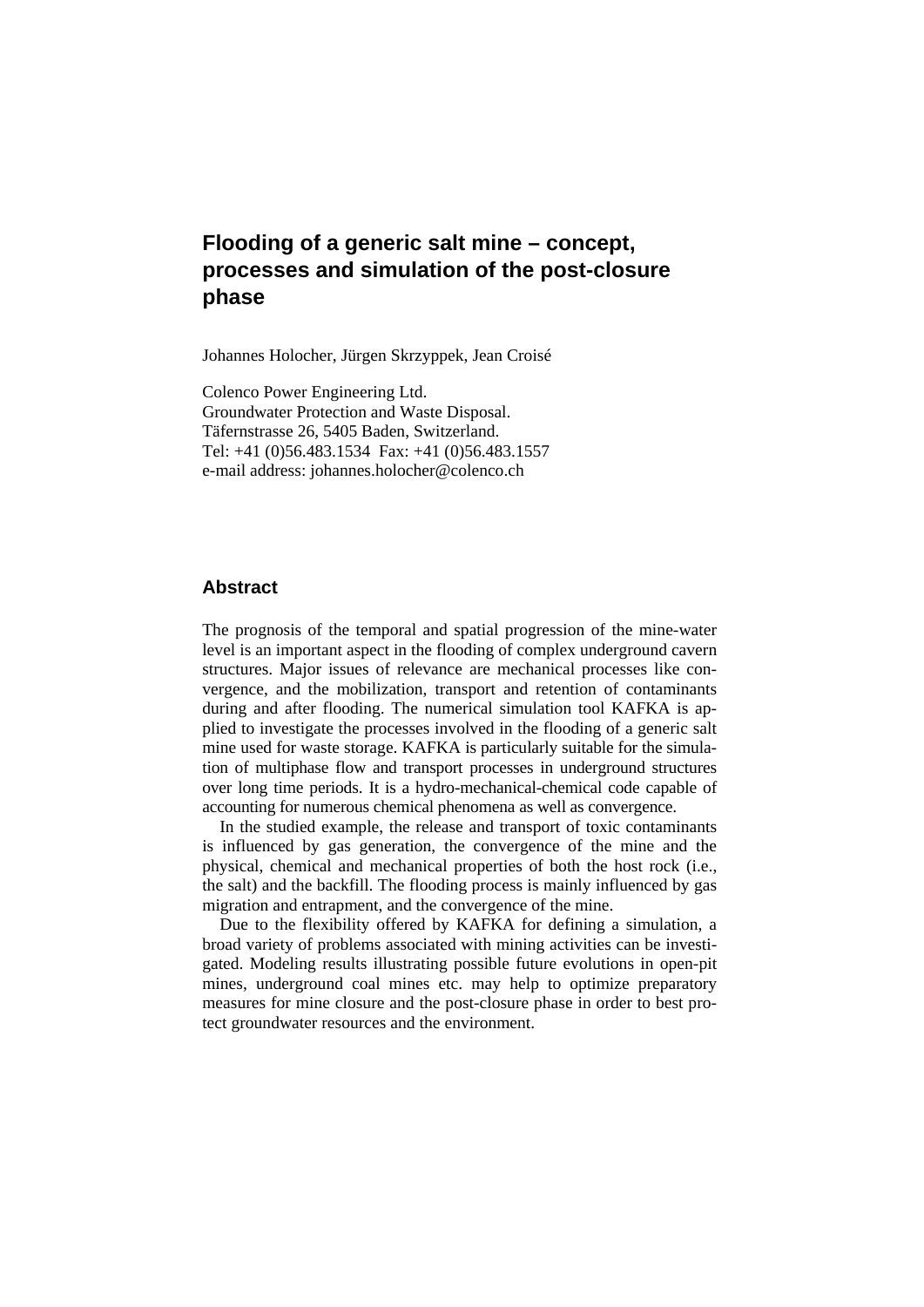### **1 Introduction**

The prognosis of the temporal and spatial progression of the mine-water level is an important aspect in the flooding of complex underground cavern structures. Major issues of relevance are mechanical processes like convergence, and the mobilization, transport and retention of contaminants during and after flooding. Chemical and physical effects (e.g. sorption and solubility, density-driven flow) during flooding need also to be considered. The investigation involves an evaluation of the succession and interdependency of individual processes and the definition of potential countermeasures to be taken based on the general system understanding.

The model-like presentation of processes relevant for the prognosis of a rising water level finds other applications as well, such as:

- The prognosis of the necessity for and potential optimization of water processing plants (duration of use, number of plants, contaminant specifics and location) taking into account geohydraulic, geomechanical and chemical conditions at the site
- The prognosis of consequences of potential intrusions into the underground structures by third parties (e.g. for dewatering, water lifting, energy recovery from the mine water) on the geohydraulic, geomechanical and geochemical conditions in the mine and, potentially, on the water processing
- Protection of groundwater and surface water

This paper uses the example of a generic salt mine to discuss the essential processes which need to be considered in flooding models.

## **2 The generic salt mine**

The influence of the flooding on the flow and transport system of a salt mine was investigated using a simple generic salt mine (Fig. 1). This mine consists of four levels at which the mining activities resulted in large caverns (A1-E4). The caverns are connected horizontally via drifts. Vertically, there are two inside shafts connecting all levels. The three uppermost levels adjoin to the access shaft which was sealed between 170 m and 150 m depth after the abandonment of the mine. From cavern A4, a fracture zone of relatively high permeability defines a flow path to and from the overlying rock, i.e., the stratigraphic formation atop the mined formation.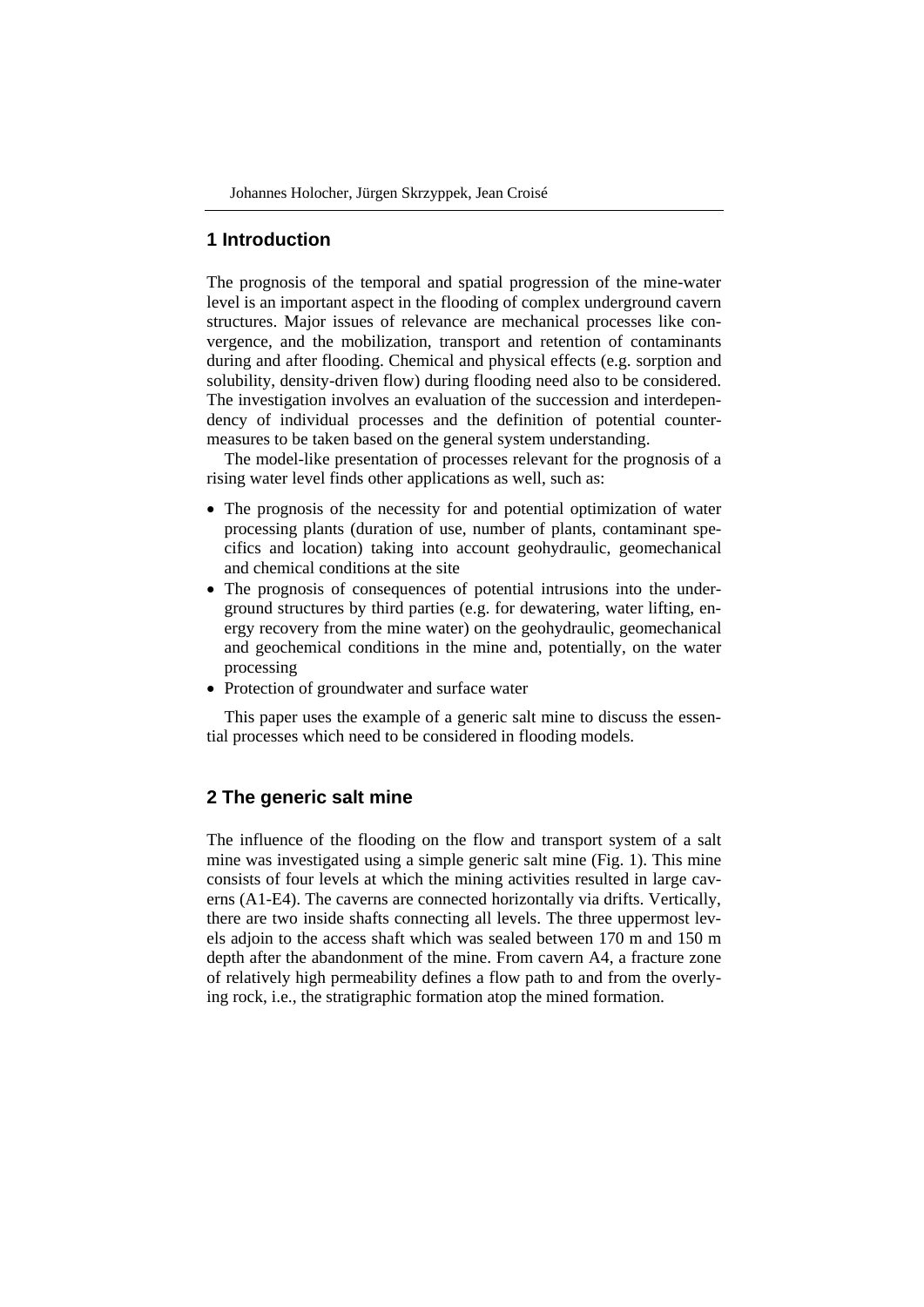



Fig. 1. Schematic representation of the underground salt mine

The transport of potentially toxic substances that are either remains of the mining processes or that have been stored in the mine since its closure is characterized by the distribution of the different contaminants. These contaminants are released from waste disposed of in cavern A1 (contaminant 1 to contaminant 3) and cavern E1 (contaminant 4 to contaminant 6). The differences among the contaminants are indicated in Table 1.

The drifts and shafts are backfilled with incompressible material. The caverns are open excavations without any filling except for caverns A1 and E1. Those two caverns contain incompressible waste material which fills approximately one third of the total pore space. While in A1 the rest of the volume remains open, cavern E1 is completely backfilled. The porosity of the compressible backfill in cavern E1 is 0.4. Initially, the water saturation throughout the mine is equal to the residual water saturation  $(S<sub>Lres</sub> = 0.1)$ .

In the given example, the following processes influence the flow and transport in the mine:

- Flooding of the mine
- Creeping of the salt
- Contaminant release (caverns A1 and E1)
- Gas production (caverns A1 and E1)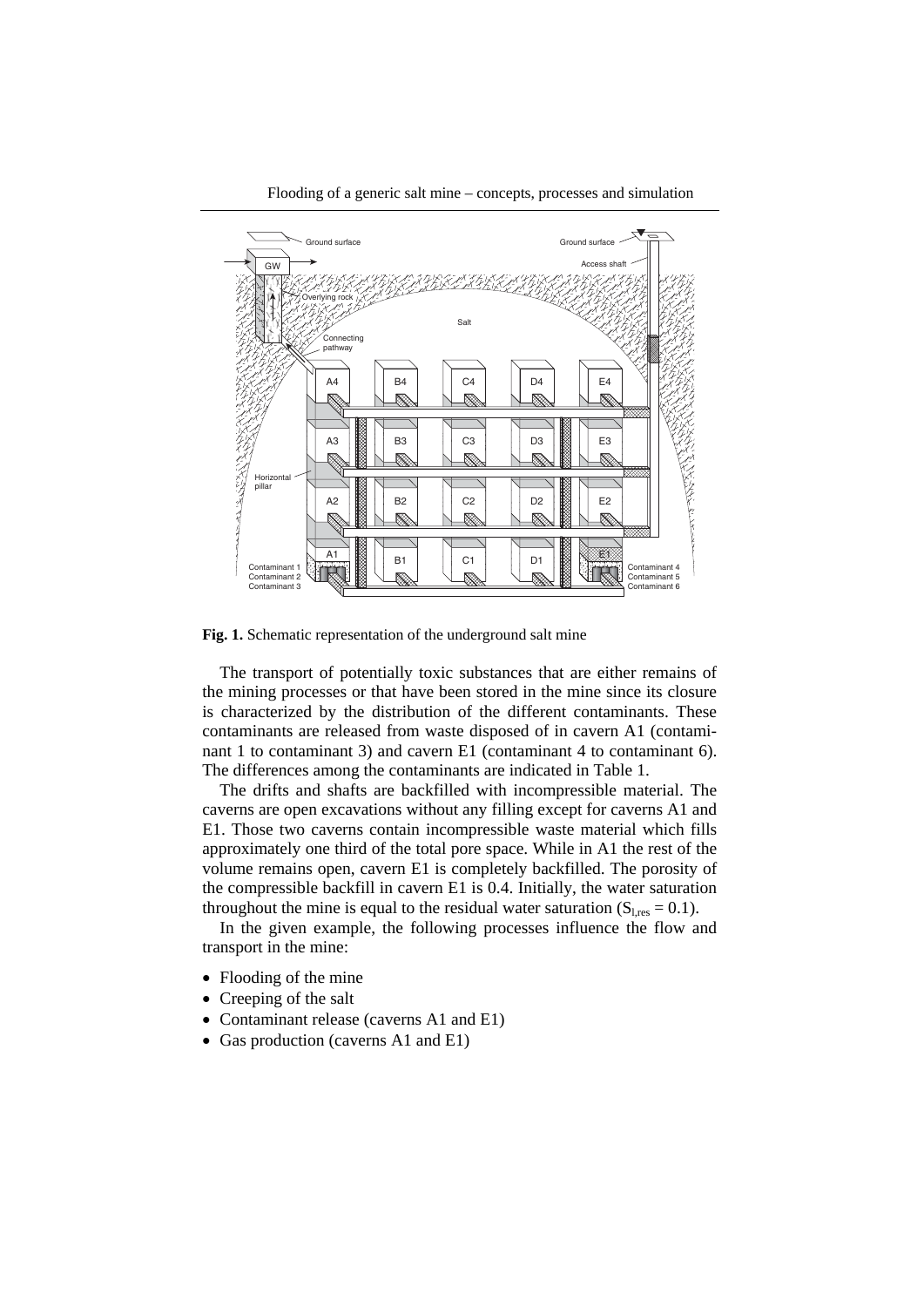Johannes Holocher, Jürgen Skrzyppek, Jean Croisé

**Table 1.** Contaminants in the generic salt mine

| Contaminant <sup>a</sup> | Location of | Amount of             | Remarks                              |
|--------------------------|-------------|-----------------------|--------------------------------------|
|                          | release     | contaminant           |                                      |
| Contaminant 1            | Cavern A1   | $100'000 \text{ mol}$ |                                      |
| Contaminant 2            | Cavern A1   | $100'000 \text{ mol}$ | Solubility limit: $1 \text{mol/m}^3$ |
| Contaminant 3            | Cavern A1   | $100'000 \text{ mol}$ | Adsorbed on backfilled mate-         |
|                          |             |                       | rial and overlying rock:             |
|                          |             |                       | $k_d = 0.5 \text{ m}^3/\text{kg}$    |
| Contaminant 4            | Cavern E1   | $100'000 \text{ mol}$ |                                      |
| Contaminant 5            | Cavern E1   | $100'000 \text{ mol}$ | Solubility limit: $1 \text{mol/m}^3$ |
| Contaminant 6            | Cavern E1   | $100'000$ mol         | Adsorbed on backfilled mate-         |
|                          |             |                       | rial and overlying rock:             |
|                          |             |                       | $k_d = 0.5 \text{ m}^3/\text{kg}$    |
|                          |             |                       |                                      |

 $\alpha$ <sup>a</sup> Contaminants 1 and 4, contaminants 2 and 5, and contaminants 3 and 6 are chemically the same.

#### **3 Modeling the flow and transport system**

The modeling of the flow and transport system of the mine was performed using the numerical code KAFKA (Schwarz et al. 2002, Poppei et al. 2004). Kafka is a hydro-mechanical-chemical coupled code that has been designed to calculate flow and transport processes in large and complex underground structures over long time periods. Kafka uses an original approach with a space discretization scheme that is based on a simplified geometric layout of the mine workings and that aims to minimize the number of elements. This discretization of the domain into finite volumes implies a geometric abstraction of the mine's structure. In our concept we summarize the complex geometry of the excavated structures into four principal structural elements. These are (1) caverns, i.e. backfilled or open excavations with a high hydraulic conductivity, (2) drifts, i.e. man-made horizontal hydraulic connections with a distinct hydraulic conductivity and which may serve as hydraulic barriers, (3) shafts, i.e. man-made vertical hydraulic connections with a distinct hydraulic conductivity, and (4) horizontal pillars separating caverns located one upon the other, i.e. vertical flow paths with a hydraulic conductivity increased by stress conditions. Those structural elements are attributed specific properties with respect to hydraulic and chemical behavior. Caverns are, for example, treated as perfect mixing tanks while tunnels portray conventional two-phase flow behavior. The result is a "skeleton model" of the underground mine structures (Fig. 1). Kafka simulates fluid flow and contaminant transport in this skeleton model.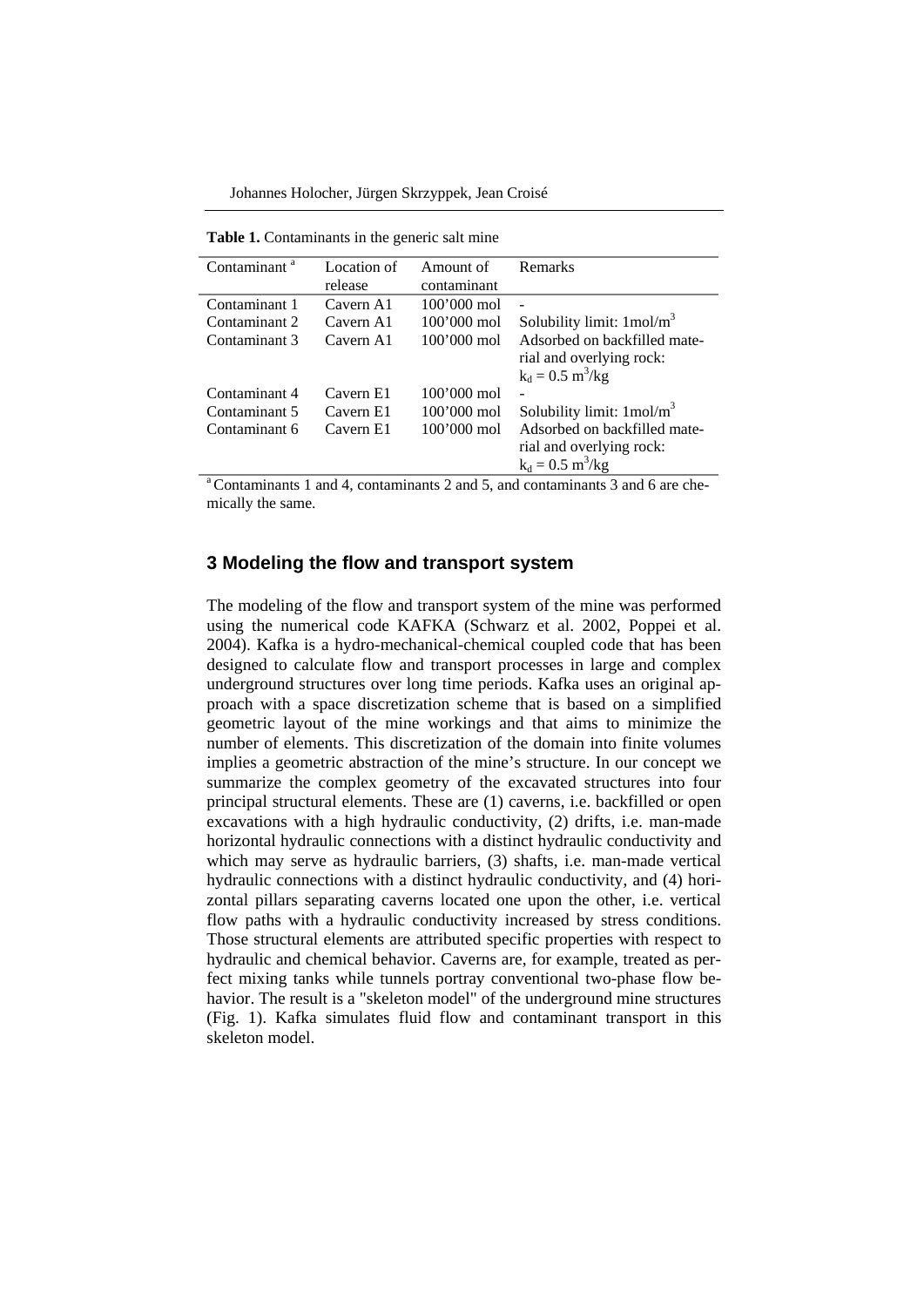The following processes and couplings are considered in KAFKA:

- Two-phase flow
- Diffusion and dispersion
- Sorption and limited solubility of contaminants
- Radioactive decay
- Time-dependent gas generation due to corrosion and microbial degradation
- Dependency of pore volume (porosity) on convergence and creeping
- Dependency of flow and transport processes on varying permeability and cross-sections
- Dependency of pore volume on dissolution and precipitation
- Dependency of pressure on the chemical composition of the fluid.

The modeling approach of KAFKA is based on mass balances over each volume for the solution, the gas, and the liquid-phase component comprised of a solvent and a solute (density-relevant component). The numerical solution is derived from a finite-volume approximation. For each finite volume, the equation of mass balance is solved for all constituents, that is the contaminants, water, gas and salts subjected to dissolution. The processes described are (1) the volume change due to convergence and dissolution, and (2) the mass changes due to transport and chemical reactions. These changes impose modifications in dependent parameters, e.g. fluid pressure and density, which drive flow and transport.

The relative permeability relationships are parameterized by the Brooks-Corey model (Brooks and Corey 1964). The capillary pressure is taken into account in a simplified manner, i.e., through the threshold gas entry pressure. The representation of volume changes caused by convergence is based on the formulations in Storck et al. (1985).

#### **4 Results**

With the start of the simulation, the mine is gradually flooded. Figure 2 shows the temporal evolution of the water saturation for the four levels of the mine. Starting at the residual water saturation of 0.1, the water rises initially in the lowermost caverns at 300 m depth. After these caverns are completely flooded (water saturation  $S_1 = 1 - S_{l,res} = 0.9$ ), the next higher level begins to be filled with water and so on. As time passes, due to compression of the residual gas phase the water saturation in the different levels reaches values larger than 0.9. After approximately 40'000 years, in the uppermost caverns at 201 m depth the water saturation decreases as shown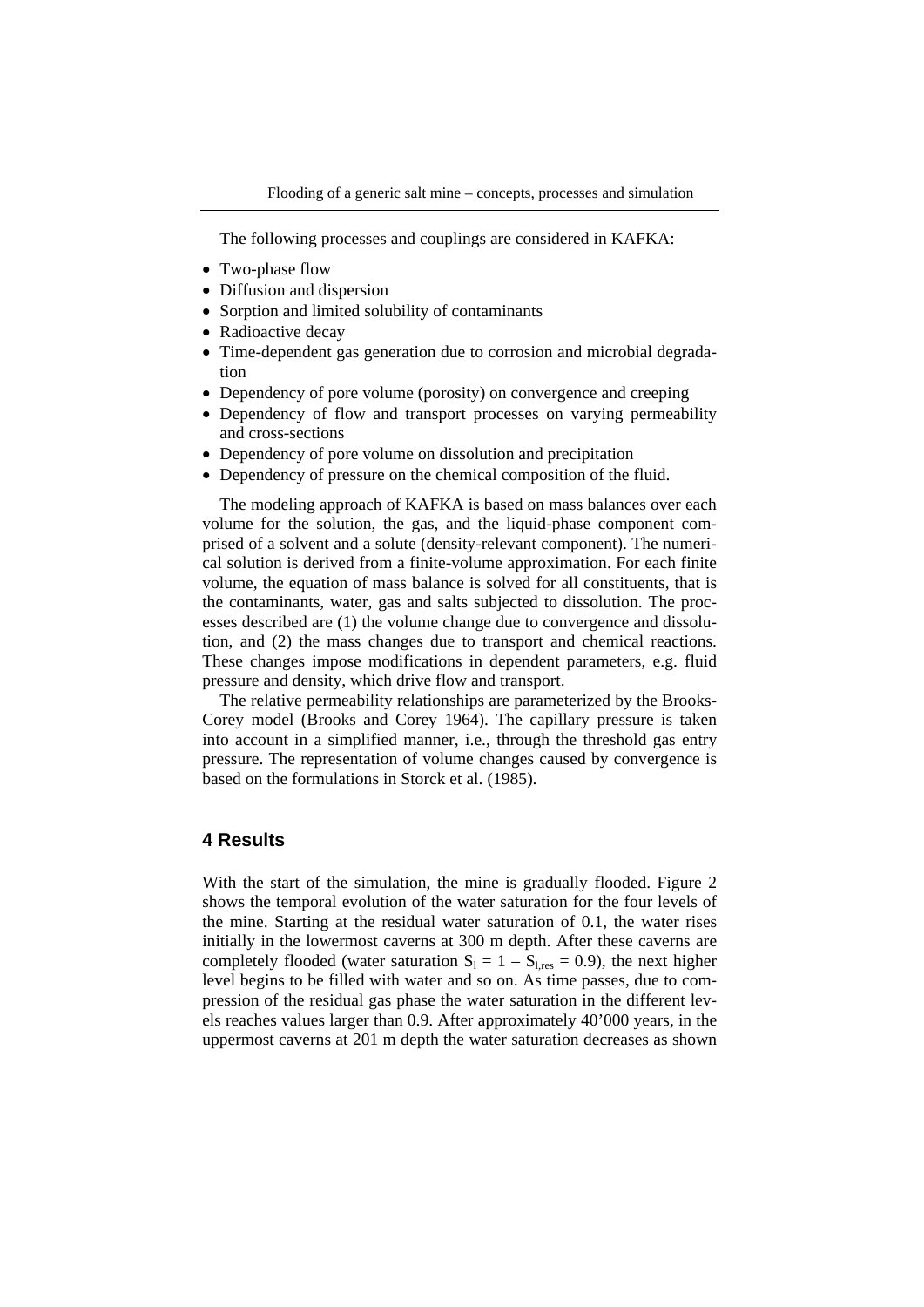for the cavern B4. This is a result of the gas production in cavern E1. The gas migrates upwards through the roof rocks and the shafts and is captured mostly in the cavern E4 at the top level of the mine. Since the drifts that connect the caverns are located at the bottom of the caverns, horizontal gas flow can only occur if the water level inside a cavern falls below the ceiling of the drift. The lowermost water-saturation curve in Figure 2 illustrates that for cavern B4 (201 m depth), gas inflow from cavern C4 via the connecting drift starts at around 40'000 years and triggers a sharp decrease in water saturation. With the onset of gas outflow towards cavern A4, the water saturation in cavern B4 stabilizes at a value of 0.28.



**Fig. 2.** Temporal evolution of the water saturation in the mine, exemplified with one cavern representing one mine level each (caverns B1 to B4)

The influence of the gas production in cavern A1 on the water saturation in the mine is significantly smaller than the impact of the gas production in cavern E1. In the case of cavern A1, the gas also rises up vertically to cavern A4. However, the connection to the overlying rock that is located at the top of cavern A4 prevents the entrapment of gas in this cavern and allows an immediate propagation of the gas towards the overlying rock.

The temporal evolution of the pore space in the mine is illustrated in Figure 3. After 1'000'000 years, the creeping of the salt has nearly closed the initially open caverns as is indicated in the very small pore volumes. Exceptions are caverns A1 and E1. There, the incompressible waste material counteracts the convergence, resulting in clearly larger pore volumes at the end of the simulation period.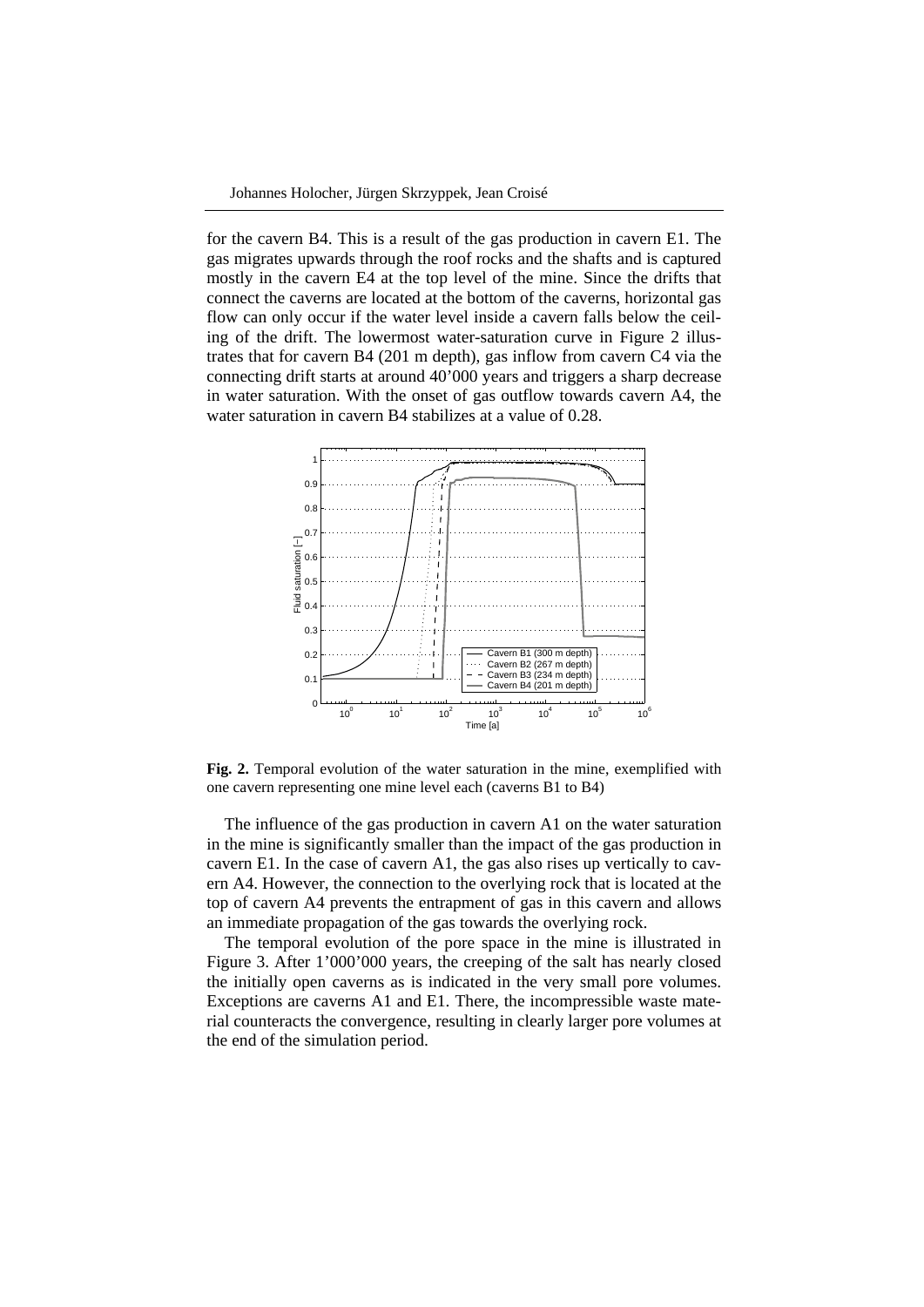

**Fig. 3.** Temporal evolution of the pore space in the mine, exemplified with the two caverns containing waste materials (cavern A1 and cavern E1) and one cavern representing one mine level each (caverns B1 to B4 = overlapping curves)

Figure 4 shows the contaminant flux from the overlying rock into a near-surface aquifer. For contaminant 1, the predominantly vertical transport from cavern A1 to cavern A4 and the flux of contaminated water from the mine into the overlying rock due to the convergence as well as the gas production cause a relatively fast increase of the contaminant flux after approximately 3'500 years.

For contaminant 1 the flux peaks after 150'000 years. Thereafter, the contaminant flux decreases with the decrease of the flux of contaminated water from the mine into the overlying rock (Fig. 5). Contaminant 2 that is solubility limited exhibits a similar temporal evolution of the flux but with a maximum value that is approximately five orders of magnitude smaller. For contaminant 3, the adsorption within the overlying rock prevents the onset of a significant flux into the near-surface aquifer.

Being released from cavern E1, the transport distance in the mine is greater for contaminants 4 to 6 as compared to that for contaminants 1 to 3. In addition, the gas entrapment in the uppermost caverns may restrict the fluid flow towards the connecting pathway to the overlying rock from cavern A4. Hence, the start of the contaminant outflow into the near-surface aquifer is delayed with respect to that of the contaminants released in cavern A1.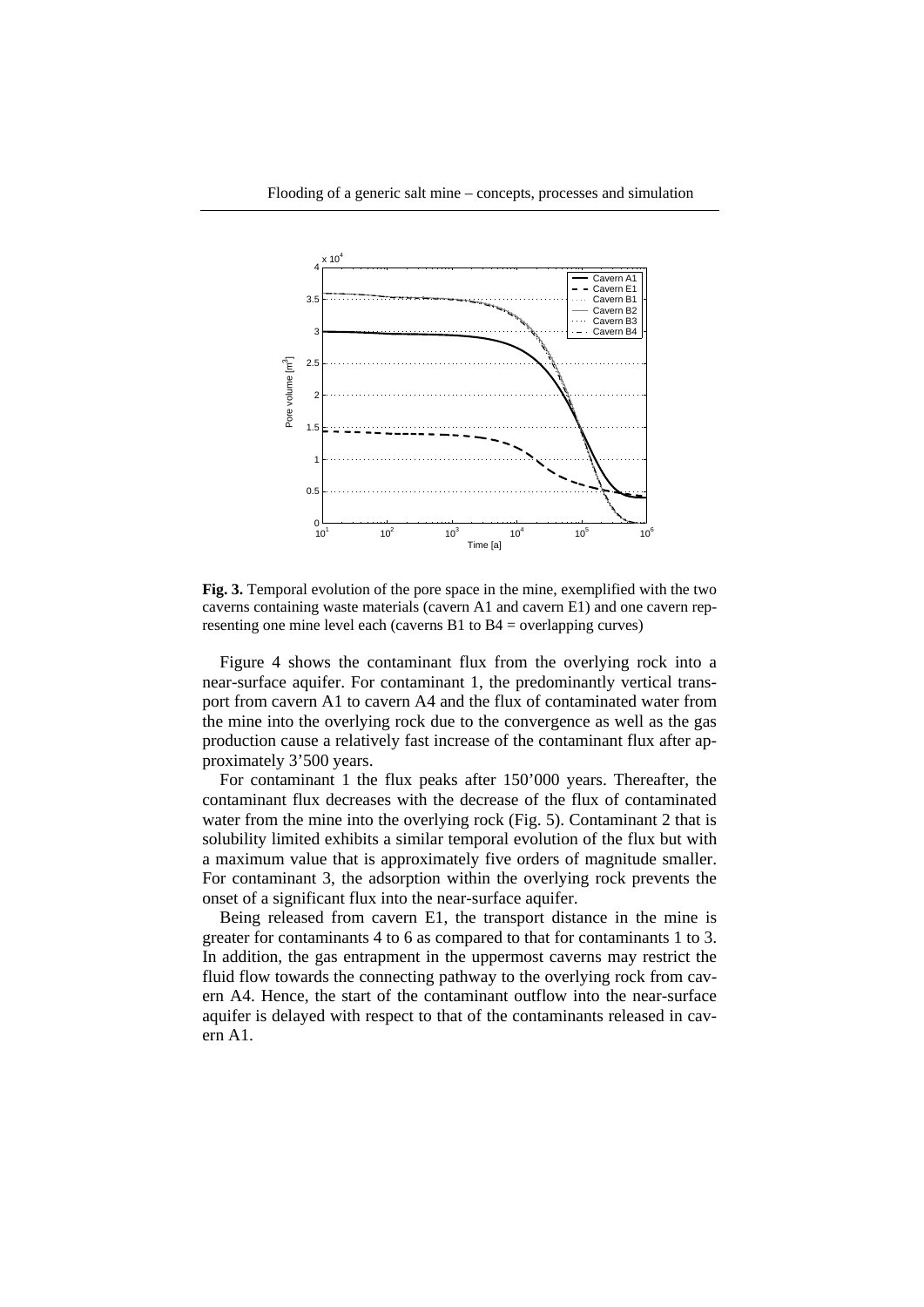

**Fig. 4.** Contaminant flux from the overlying rock into a near-surface aquifer for contaminants 1 and 2 (released from cavern A1) and contaminant 4 and 5 (released from cavern E1)

The maximum flux of contaminant 4 and 5 is comparable with that of contaminant 1 and 2, respectively. After reaching the maximum value, only very small differences exist in the further temporal evolution of the flux for the chemically identical contaminants 1 and 4 and contaminants 2 and 5. As well as for contaminant 3, the sorption within the overlying rock prevents a significant flux of contaminant 6 into the near-surface aquifer.



**Fig. 5.** Fluid flux and gas flux from the mine into the overlying rock via the connecting pathway